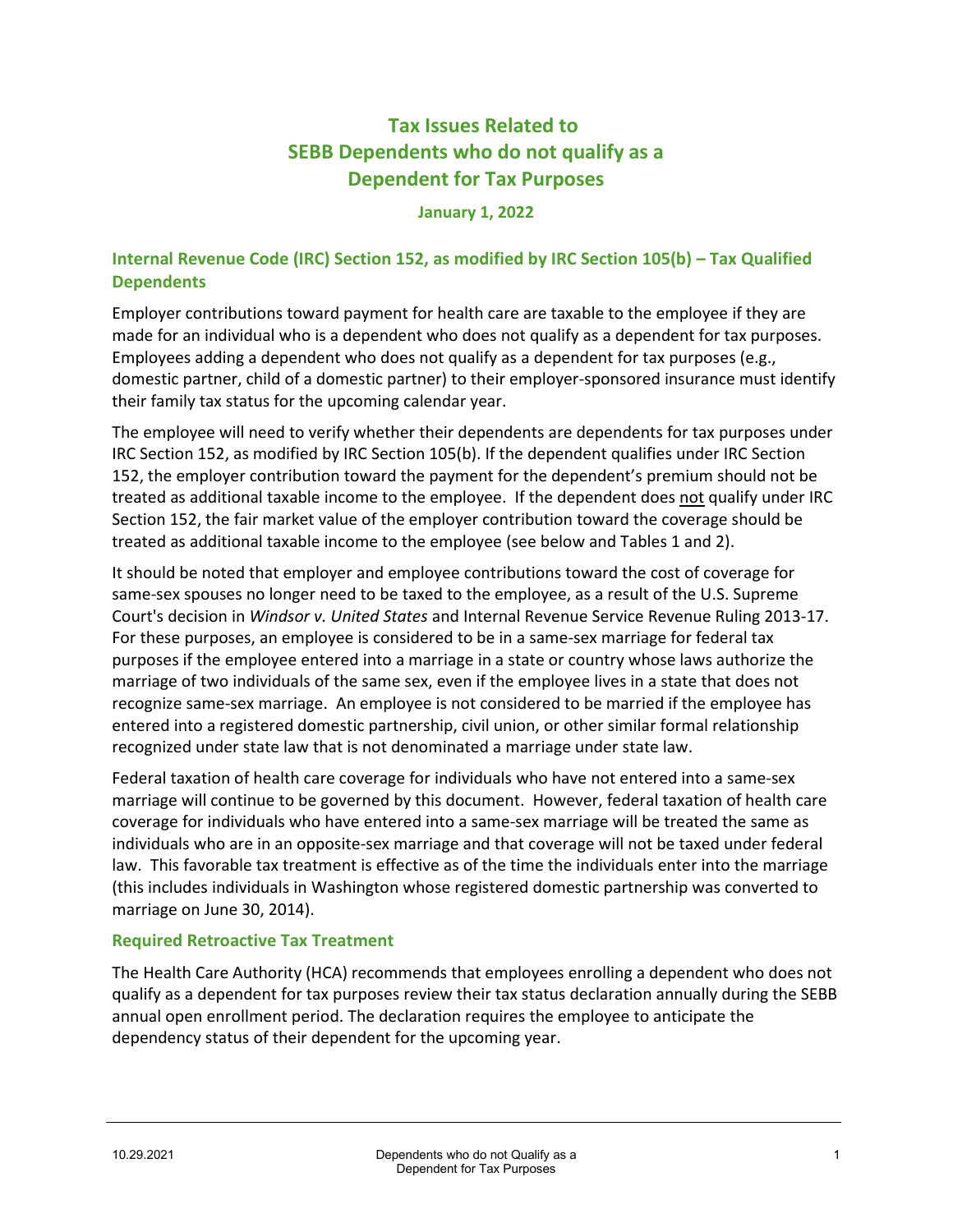It is also important for employees to report to their employer any changes in dependency status during the year because IRC Section 152 requires a "look-back" at the dependency status at the end of each calendar year. If dependency changes during the calendar year, a retroactive adjustment will be necessary.

Identified on the next page are examples of status changes and instructions to correct them.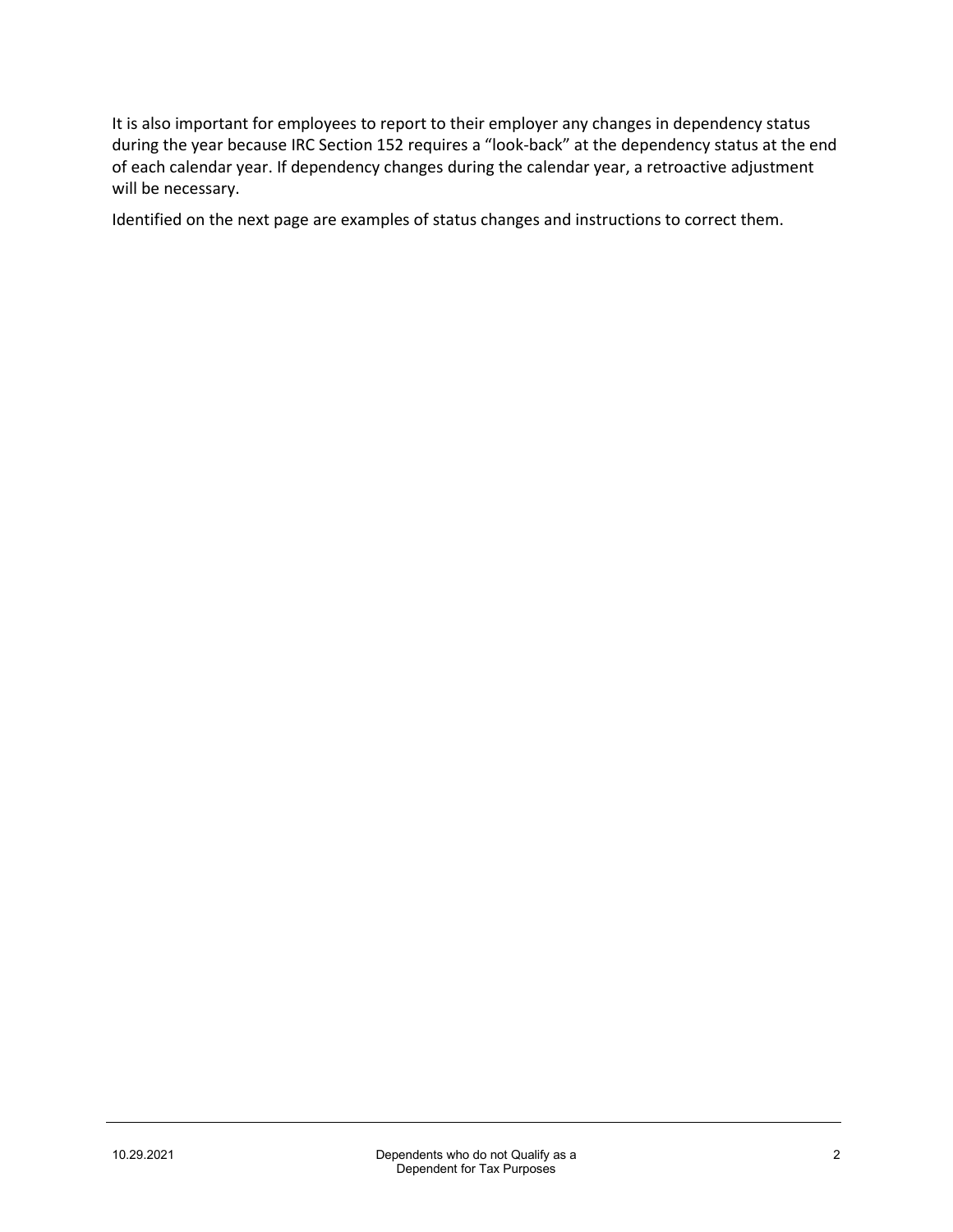**Examples of mid-year dependency status changes and instruction:**

| <b>Situation:</b>                                                                                                                            | <b>Result:</b>                                                                                                                                                                               | <b>Employee notifies you of the</b><br>change in dependent tax<br>status: | <b>Agency must:</b>                                                                                                                                       | <b>Agency Action:</b>                                                                                                                                              |
|----------------------------------------------------------------------------------------------------------------------------------------------|----------------------------------------------------------------------------------------------------------------------------------------------------------------------------------------------|---------------------------------------------------------------------------|-----------------------------------------------------------------------------------------------------------------------------------------------------------|--------------------------------------------------------------------------------------------------------------------------------------------------------------------|
| 1. Dependent qualifies as a<br>dependent for tax purposes<br>for a portion of the tax year<br>(For example: January to<br>July) <sup>1</sup> | The Fair Market Value<br>(FMV) of coverage for<br>dependent that does not<br>qualify as a dependent for<br>tax purposes is taxable<br>income for the employee<br>for the entire year         | During the tax year                                                       | Collect the appropriate number of<br>months of:<br>• Federal Income Tax<br>• Social Security Tax<br>• Medicare Tax from the<br>employee                   | • On the next 941 filed reflect<br>the correction and file a 941c<br>with an explanation<br>• Verify W-2 provided in<br>January reflects the FMV for<br>the year   |
|                                                                                                                                              |                                                                                                                                                                                              | After the end of the tax year                                             | Collect appropriate months of :<br>• Social Security Tax<br>• Medicare Tax from the<br>employee                                                           | • Verify W-2 provided in<br>January reflects the FMV for<br>the year<br>• If W-2 has already been filed,<br>file a W-2c showing<br>corrected amount                |
| 2. Employee does not indicate<br>dependent would qualify as<br>a dependent for tax<br>purposes for the entire tax<br>year (January-December) | The Fair Market Value<br>During the tax year<br>(FMV) of the coverage for<br>the dependent is not<br>taxable income for the<br>• Medicare Tax<br>employee for the entire<br>year<br>employee |                                                                           | Refund or credit the employee the<br>appropriate months of:<br>• Social Security Tax<br>Optional, but not required, refund<br>• Federal Income Tax to the | • On the next 941 reflect the<br>correction and file a 941c<br>with an explanation<br>• Verify W-2 provided in<br>January does not reflect the<br>FMV for the year |
|                                                                                                                                              |                                                                                                                                                                                              | After the end of the tax year                                             | Refund or credit the employee the<br>appropriate months of:<br>• Social Security Tax<br>• Medicare Tax to the employee                                    | • Verify W-2 provided in<br>January does not reflect the<br>FMV for the year<br>• If W-2 has already been filed,<br>file a W-2c showing<br>corrected amount        |

*1 A dependent must qualify as a dependent for tax purposes for the entire year in order to receive favorable tax treatment.*

*Note: A dependent's death does not change his or her status for the portion of the year during which the dependent was alive. No adjustments would be required in the case of a death of a dependent.*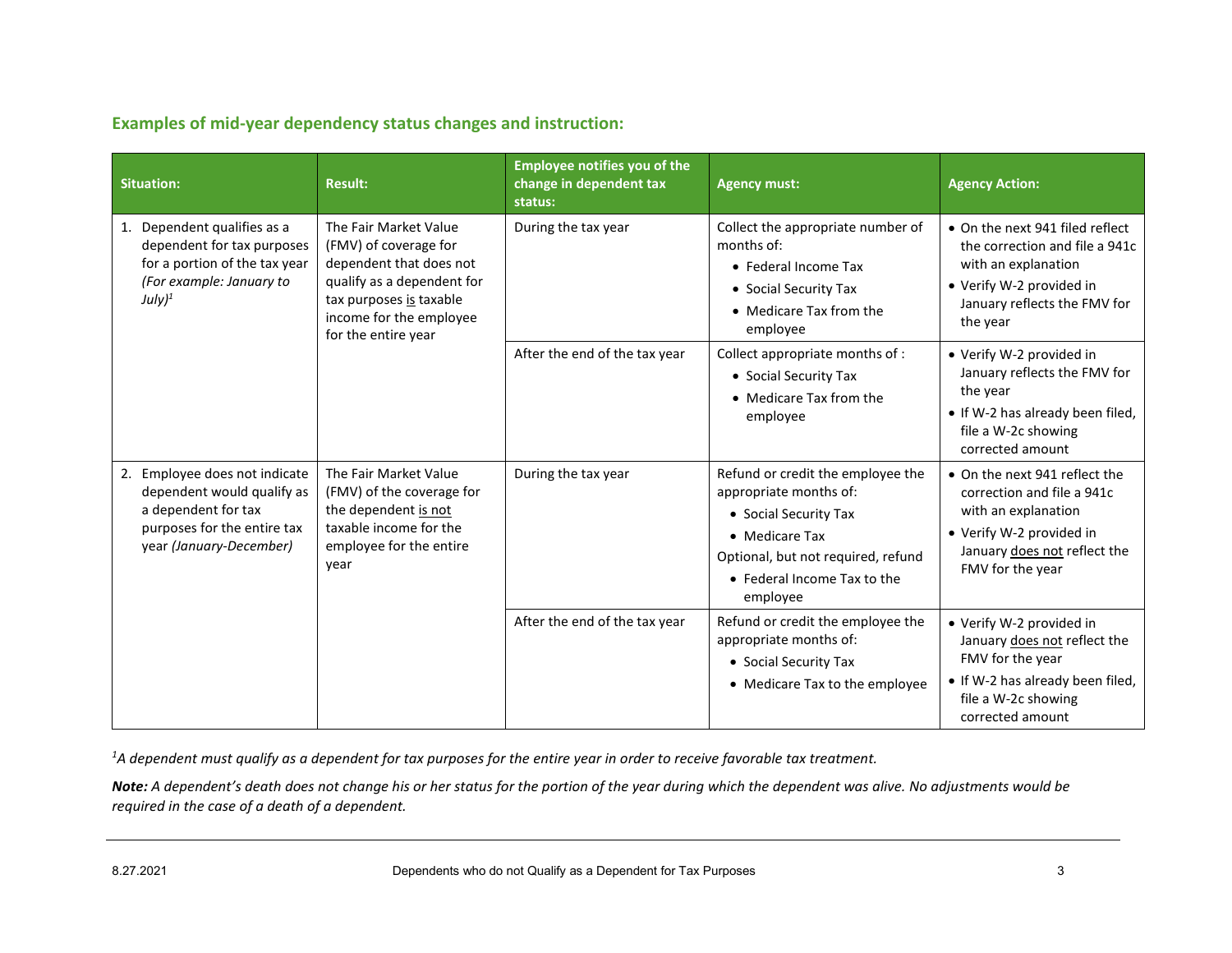## **IRC Section 152 Dependents who do not qualify as a Dependent for Tax Purposes**

Employees adding a dependent who does not qualify as a dependent for tax purposes will have additional taxable income, which needs to be taxed and reported.

There will be two taxation issues to be addressed.

| Issue:                                                                                                                             | <b>Action:</b>                                                                                                                                                                                                                                                                                                                                                     | <b>Resource:</b>                                                  |
|------------------------------------------------------------------------------------------------------------------------------------|--------------------------------------------------------------------------------------------------------------------------------------------------------------------------------------------------------------------------------------------------------------------------------------------------------------------------------------------------------------------|-------------------------------------------------------------------|
| 1. State-share premium paid<br>to the insurance carrier for<br>dependents who do not<br>qualify as a dependent for<br>tax purposes | The Fair Market Value (FMV) of the<br>coverage, less any after-tax contributions,<br>is taxable to the employee and subject to:<br>• Federal Income Tax<br>• Social Security Tax<br>• Medicare Tax<br>(Not subject to retirement)                                                                                                                                  | Appendix A, Tables $1 - 2$ reports<br>the fair market value (FMV) |
| 2. Employee contribution for<br>dependents who do not<br>qualify as a dependent for<br>tax purposes                                | • Do not take a pre-tax deduction for<br>employee contributions for dependents<br>that do not qualify as a dependent for<br>tax purposes.<br>Payroll systems provide the ability to<br>deduct pre- and post-tax based on<br>dependents that do or do not qualify as a<br>dependent for tax purposes under IRC<br>Section 152, as modified by IRC Section<br>105(b) | Appendix A, Tables 3 - 6                                          |

### **"Declaration of Tax Status" Form**

Employees enrolling non-tax qualified dependents (e.g., domestic partner, child of domestic partner) are required to complete a *Declaration of Tax Status* form to indicate whether his/her dependent qualifies as a dependent for tax purposes under IRC Section 152, as modified by IRC Section 105(b).

The IRS provides information on how to determine a dependent's tax status. The employee may use the *Worksheet for Determining Support* in IRS Publication 501 to assess whether a dependent enrolled on the employee's SEBB coverage qualifies as a dependent for tax purposes under IRC Section 152, as modified by IRC Section 105(b). The publication is available a[t www.irs.gov.](http://www.irs.gov/)

Employees with dependents who do not meet the Section 152 definitions will be able to continue to make premium contributions for their own insurance coverage with pre-tax payroll deductions even though contributions for the dependents must be deducted on a post-tax basis.

### **Questions**

Direct any questions you have to your legal or tax advisor. Employees with questions should be directed to the IRS web site: [www.irs.gov](http://www.irs.gov/) or to their tax advisor.

*Note: There is federal law which requires reporting of medical and dental related contributions and costs on employee W-2 Forms, beginning with the 2012 W-2 Form furnished to employees in January 2013. Refer to separate guidance provided for reporting the cost of health care on the W-2 form.*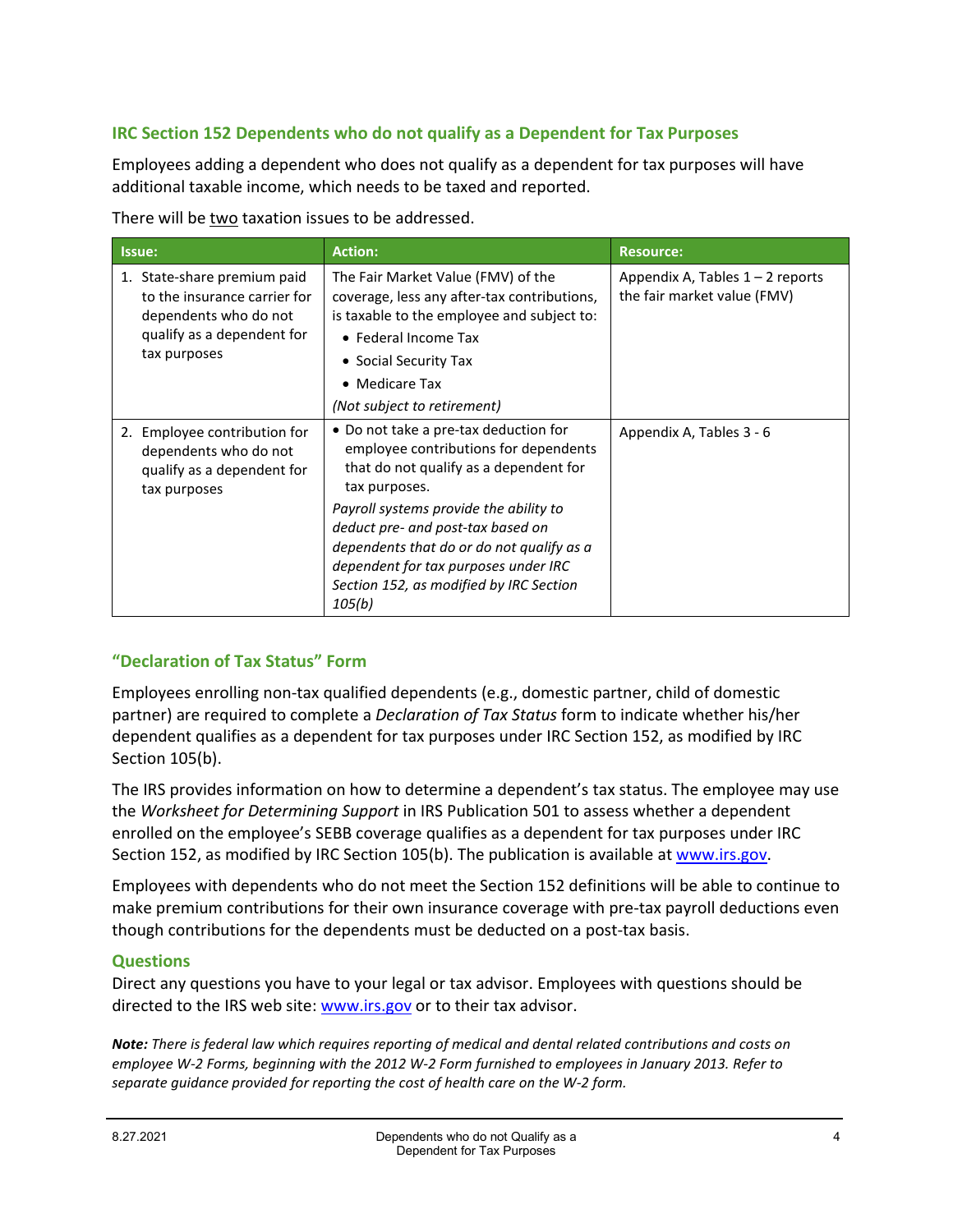### **Appendix A –** *HCA Finance and Administration Final 2021 SEBB Rates*

### **Additional Taxable Income for Dependents who do not qualify as a Dependent for Tax Purposes**

**Table 1:** Employer Share Medical and Dental (FMV)

2022 Monthly State Premium Contribution for Medical and Dental for Employees Additional Taxable Income for Dependent Coverage

| <b>Medical and Dental Plan</b>                                   | Partner* |     | <b>Subscriber's</b><br>or Partner's<br>Child(ren)* |                   | <b>Partner</b><br>and<br>Child(ren)* |       |
|------------------------------------------------------------------|----------|-----|----------------------------------------------------|-------------------|--------------------------------------|-------|
| All Medical Plans                                                |          | 627 |                                                    | 483               |                                      | 1,254 |
| All Medical Plans + Domestic<br>Partner Surcharge, if applicable |          | 677 |                                                    | Not<br>Applicable |                                      | 1,304 |

#### **Table 2:** Employer Share Dental and Vision Only (FMV)

Sample chart for dental and vision only enrollment-taxable amount for dependents

| <b>Dental and Vision Plan</b> | Partner* |    | Subscriber's<br>or Partner's<br>Child(ren)* |  | <b>Partner</b><br>and<br>Child(ren)* |     |
|-------------------------------|----------|----|---------------------------------------------|--|--------------------------------------|-----|
| All Dental Plans              |          | 50 |                                             |  |                                      | 100 |
| <b>All Vision Plans</b>       |          |    |                                             |  |                                      | 14  |

*\*Premiums displayed are rounded to the nearest dollar, consistent with IRS tax reporting. The maximum state contribution (or index rate) is changed annually with the new insurance contracts, currently effective January 1 of each year, for the entire calendar year. The state contribution for employee is not displayed.*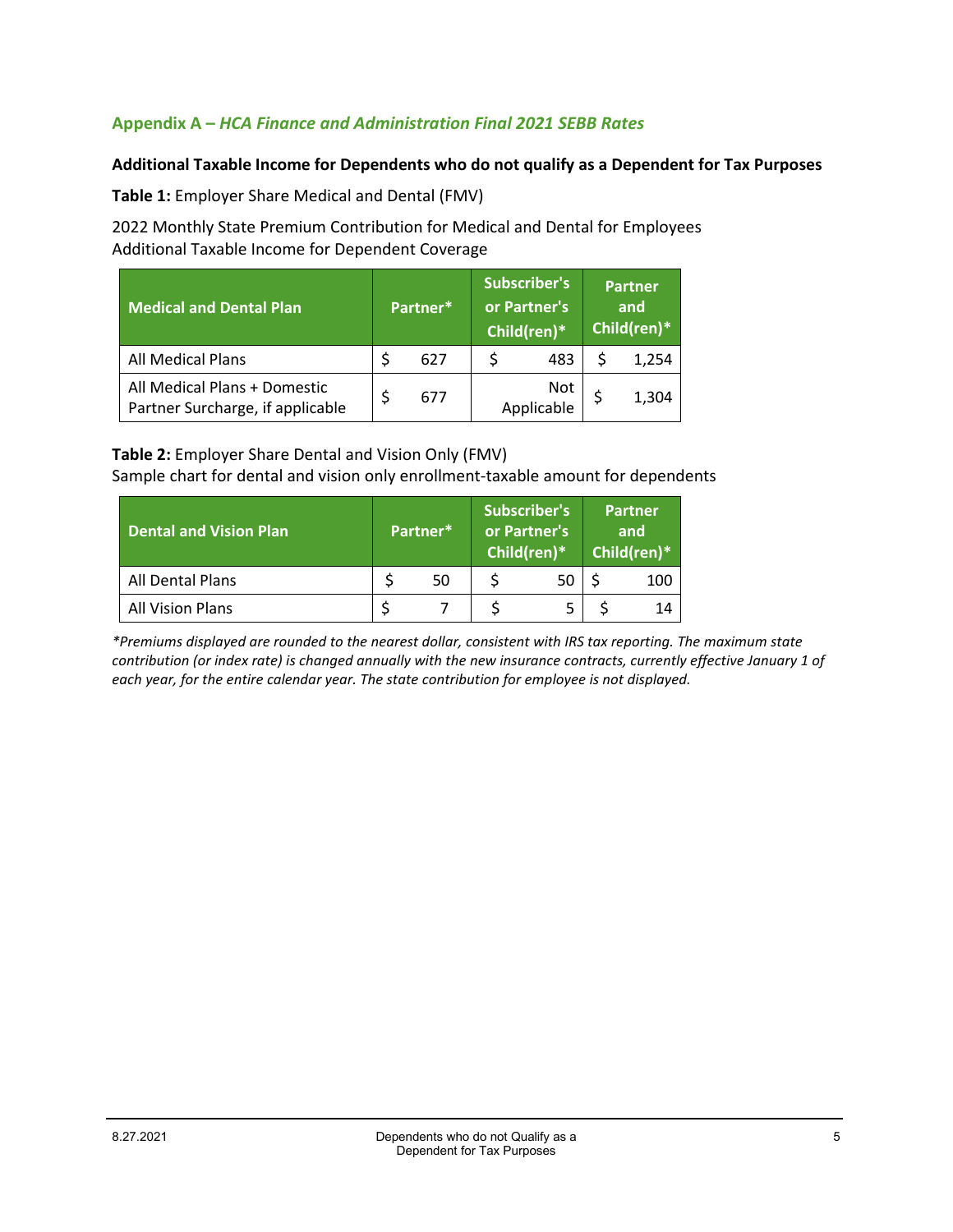# **Employee Monthly Contributions (Deductions) for Dependents who do not qualify as a Dependent for Tax Purposes**

| <b>Plan Name</b>                          | <b>Subscriber</b><br>and Spouse | <b>Subscriber</b> | <b>Partner</b> |
|-------------------------------------------|---------------------------------|-------------------|----------------|
| Kaiser Permanente NW 1                    | \$100                           | \$50              | \$50           |
| Kaiser Permanente NW 2                    | \$138                           | \$69              | \$69           |
| Kaiser Permanente NW 3                    | \$272                           | \$136             | \$136          |
| Kaiser Permanente WA Core 1               | \$78                            | \$39              | \$39           |
| Kaiser Permanente WA Core 2               | \$88                            | \$44              | \$44           |
| Kaiser Permanente WA Core 3               | \$238                           | \$119             | \$119          |
| Kaiser Permanente WA SoundChoice          | \$152                           | \$76              | \$76           |
| Kaiser Permanente WA Options Access PPO 1 | \$208                           | \$104             | \$104          |
| Kaiser Permanente WA Options Access PPO 2 | \$266                           | \$133             | \$133          |
| Kaiser Permanente WA Options Access PPO 3 | \$370                           | \$185             | \$185          |
| Premera Blue Cross High PPO               | \$174                           | \$87              | \$87           |
| Premera Blue Cross Peak Care EPO          | \$82                            | \$41              | \$41           |
| Premera Blue Cross Standard PPO           | \$74                            | \$37              | \$37           |
| Uniform Medical Plan Achieve 1            | \$74                            | \$37              | \$37           |
| Uniform Medical Plan Achieve 2            | \$202                           | \$101             | \$101          |
| Uniform Medical Plan High Deductible      | \$50                            | \$25              | \$25           |
| Uniform Medical Plan Plus - PSHVN         | \$154                           | \$77              | \$77           |
| Uniform Medical Plan Plus - UW            | \$154                           | \$77              | \$77           |

**Table 3**: Post-Tax Partner Share for "Subscriber and Spouse" Tier

# **Table 4:** Post Tax Partner Share for "Full Family" Tier

| <b>Plan Name</b>                          | <b>Full Family</b> | <b>Subscriber</b><br>and Child(ren) | <b>Partner</b> |
|-------------------------------------------|--------------------|-------------------------------------|----------------|
| Kaiser Permanente NW 1                    | \$150              | \$88                                | \$62           |
| Kaiser Permanente NW 2                    | \$207              | \$121                               | \$86           |
| Kaiser Permanente NW 3                    | \$408              | \$238                               | \$170          |
| Kaiser Permanente WA Core 1               | \$117              | \$68                                | \$49           |
| Kaiser Permanente WA Core 2               | \$132              | \$77                                | \$55           |
| Kaiser Permanente WA Core 3               | \$357              | \$208                               | \$149          |
| Kaiser Permanente WA SoundChoice          | \$228              | \$133                               | \$95           |
| Kaiser Permanente WA Options Access PPO 1 | \$312              | \$182                               | \$130          |
| Kaiser Permanente WA Options Access PPO 2 | \$399              | \$233                               | \$166          |
| Kaiser Permanente WA Options Access PPO 3 | \$555              | \$324                               | \$231          |
| Premera Blue Cross High PPO               | \$261              | \$152                               | \$109          |
| Premera Blue Cross Peak Care EPO          | \$123              | \$72                                | \$51           |
| Premera Blue Cross Standard PPO           | \$111              | \$65                                | \$46           |
| Uniform Medical Plan Achieve 1            | \$111              | \$65                                | \$46           |
| Uniform Medical Plan Achieve 2            | \$303              | \$177                               | \$126          |
| Uniform Medical Plan High Deductible      | \$75               | \$44                                | \$31           |
| Uniform Medical Plan Plus - PSHVN         | \$231              | \$135                               | \$96           |
| Uniform Medical Plan Plus - UW            | \$231              | \$135                               | \$96           |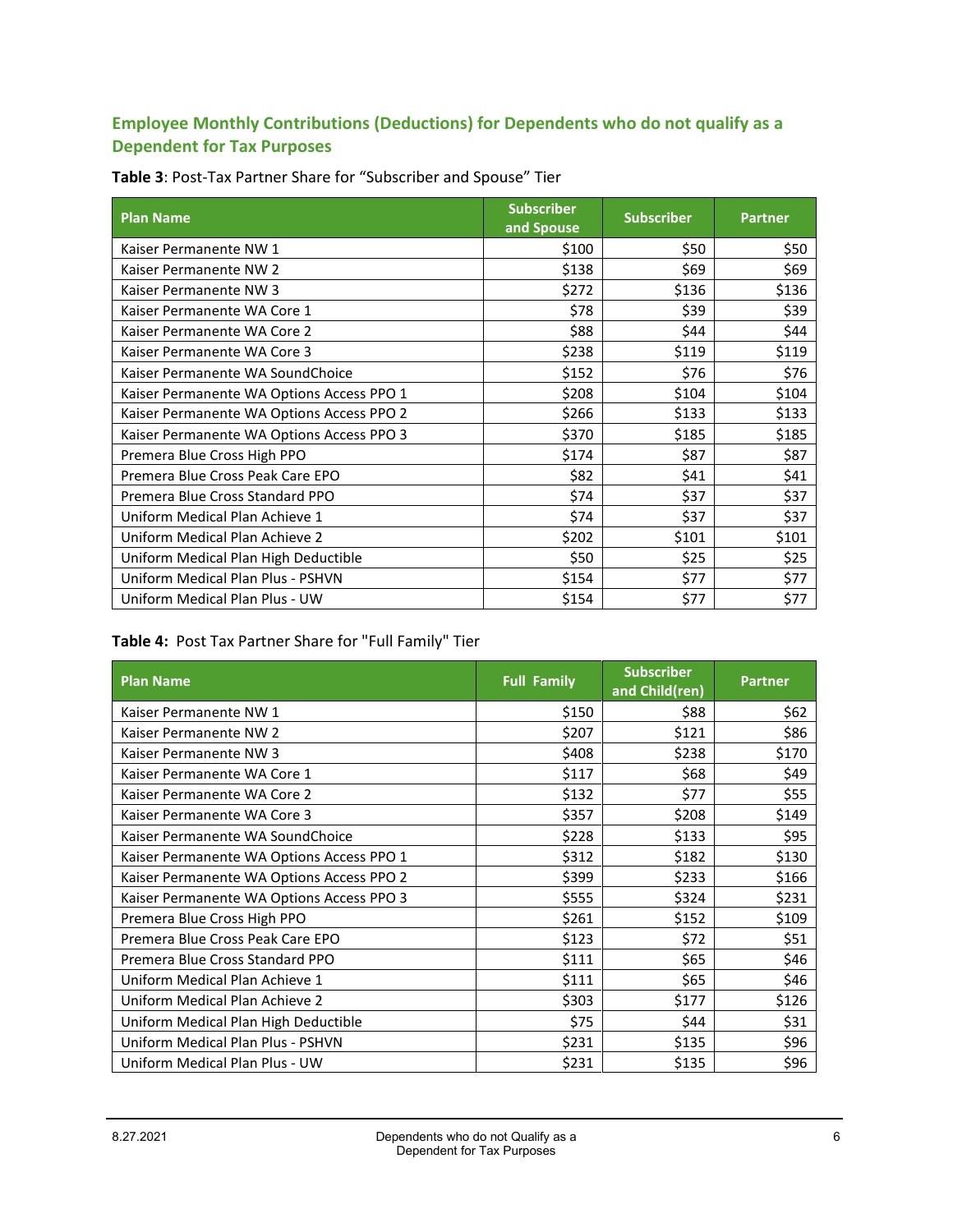| <b>Plan Name</b>                          | <b>Full Family</b> | <b>Subscriber</b> | <b>Partner and</b><br>Child(ren) |
|-------------------------------------------|--------------------|-------------------|----------------------------------|
| Kaiser Permanente NW 1                    | \$150              | \$50              | \$100                            |
| Kaiser Permanente NW 2                    | \$207              | \$69              | \$138                            |
| Kaiser Permanente NW 3                    | \$408              | \$136             | \$272                            |
| Kaiser Permanente WA Core 1               | \$117              | \$39              | \$78                             |
| Kaiser Permanente WA Core 2               | \$132              | \$44              | \$88                             |
| Kaiser Permanente WA Core 3               | \$357              | \$119             | \$238                            |
| Kaiser Permanente WA SoundChoice          | \$228              | \$76              | \$152                            |
| Kaiser Permanente WA Options Access PPO 1 | \$312              | \$104             | \$208                            |
| Kaiser Permanente WA Options Access PPO 2 | \$399              | \$133             | \$266                            |
| Kaiser Permanente WA Options Access PPO 3 | \$555              | \$185             | \$370                            |
| Premera Blue Cross High PPO               | \$261              | \$87              | \$174                            |
| Premera Blue Cross Peak Care EPO          | \$123              | \$41              | \$82                             |
| Premera Blue Cross Standard PPO           | \$111              | \$37              | \$74                             |
| Uniform Medical Plan Achieve 1            | \$111              | \$37              | \$74                             |
| Uniform Medical Plan Achieve 2            | \$303              | \$101             | \$202                            |
| Uniform Medical Plan High Deductible      | \$75               | \$25              | \$50                             |
| Uniform Medical Plan Plus - PSHVN         | \$231              | \$77              | \$154                            |
| Uniform Medical Plan Plus - UW            | \$231              | \$77              | \$154                            |

**Table 5:** Post Tax Partner and Child(ren) Share for "Full Family" Tier

**Table 6:** Post Tax Partner's Child(ren) Share for "Subscriber and Child(ren)" Tier

| <b>Plan Name</b>                          | <b>Subscriber</b><br>and Child(ren) | <b>Subscriber</b> | <b>Partner's</b><br><b>Children</b> |
|-------------------------------------------|-------------------------------------|-------------------|-------------------------------------|
| Kaiser Permanente NW 1                    | \$88                                | \$50              | \$38                                |
| Kaiser Permanente NW 2                    | \$121                               | \$69              | \$52                                |
| Kaiser Permanente NW 3                    | \$238                               | \$136             | \$102                               |
| Kaiser Permanente WA Core 1               | \$68                                | \$39              | \$29                                |
| Kaiser Permanente WA Core 2               | \$77                                | \$44              | \$33                                |
| Kaiser Permanente WA Core 3               | \$208                               | \$119             | \$89                                |
| Kaiser Permanente WA SoundChoice          | \$133                               | \$76              | \$57                                |
| Kaiser Permanente WA Options Access PPO 1 | \$182                               | \$104             | \$78                                |
| Kaiser Permanente WA Options Access PPO 2 | \$233                               | \$133             | \$100                               |
| Kaiser Permanente WA Options Access PPO 3 | \$324                               | \$185             | \$139                               |
| Premera Blue Cross High PPO               | \$152                               | \$87              | \$65                                |
| Premera Blue Cross Peak Care EPO          | \$72                                | \$41              | \$31                                |
| Premera Blue Cross Standard PPO           | \$65                                | \$37              | \$28                                |
| Uniform Medical Plan Achieve 1            | \$65                                | \$37              | \$28                                |
| Uniform Medical Plan Achieve 2            | \$177                               | \$101             | \$76                                |
| Uniform Medical Plan High Deductible      | \$44                                | \$25              | \$19                                |
| Uniform Medical Plan Plus - PSHVN         | \$135                               | \$77              | \$58                                |
| Uniform Medical Plan Plus - UW            | \$135                               | \$77              | \$58                                |